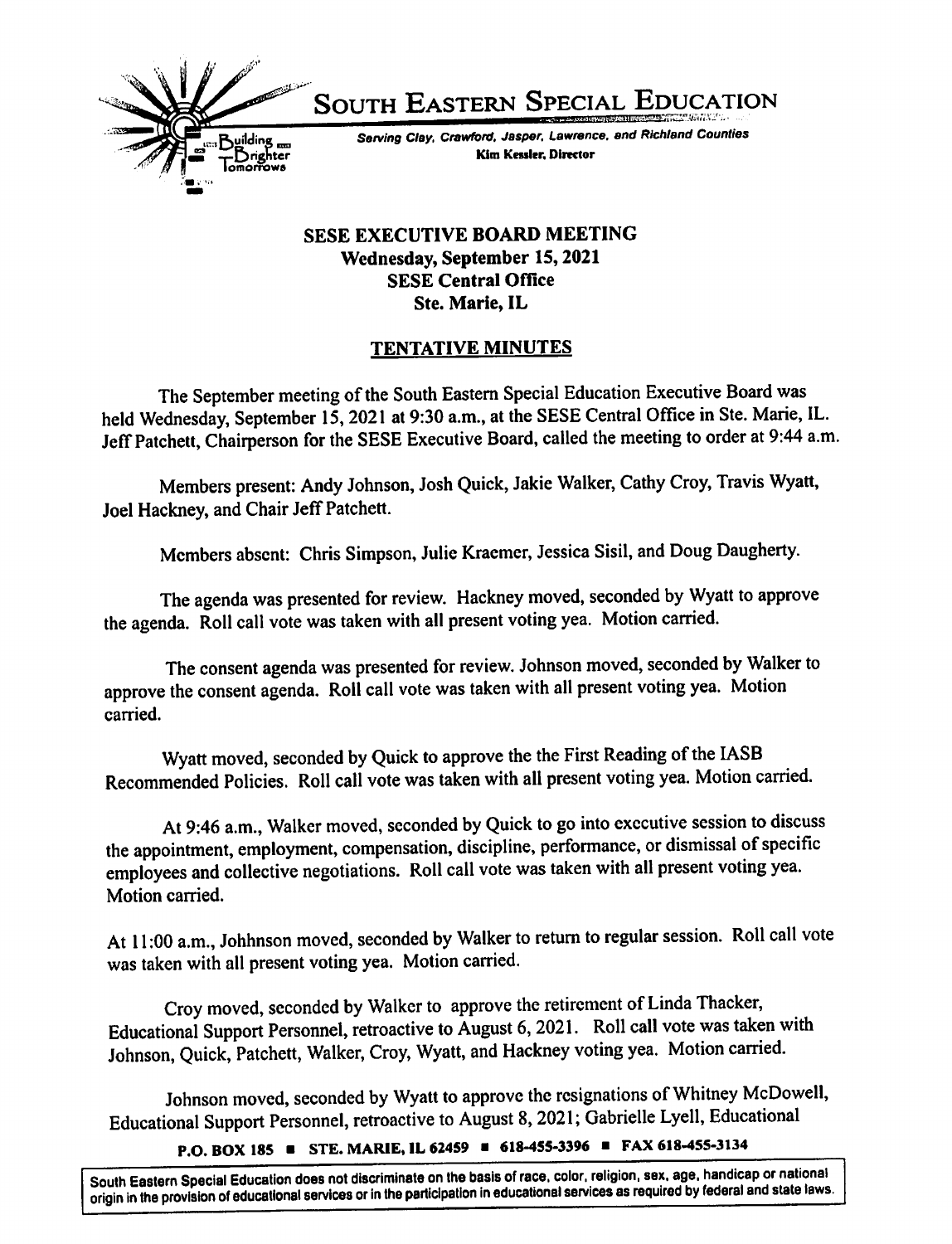Support Personnel, retroactive to August 10,2021; and LeKendra Waxier, Educational Support Personnel, retroactive August 27, 2021. Roll call vote was taken with Johnson, Quick, Patchett, Walker, Croy, Wyatt, and Hackney voting yea. Motion carried.

Croy moved, seconded by Quick to employ Taylor Robinson, School Psychologist, retroactive for the 2021-2022 school year; Amanda Fleenor, Education Support Personnel, retroactive to August 13, 2021; Shelby Ray, Educational Support Personnel, retroactive to August 23, 2021; Denise Phillips, Education Support Personnel, retroactive to August 25, 2021; and Whitney Clark, Education Support Personnel, effective September 27,2021. Roll call vote was taken with Johnson, Quick, Patchett, Walker, Croy, Wyatt, and Hackney voting yea. Motion carried.

Intermittent Family Medical Leave of Absence was acknowledged for Shanna Adkins, ECE Teacher, retroactive to August 13,2021.

Johnson moved, seconded by Quick to approve the Board Certified Behavior Analyst (BCBA) Fellowship. Roll call was taken with all present voting yea. Motion carried.

Walker moved, seconded by Croy to approve the Submission of the FY 2022 Round 1 School Maintenance Project Grant Application. Roll call vote was taken with all present voting yea. Motion carried.

The Case Study Evaluation Report was reviewed.

District Contacts for SIS were distributed for updates .

There was a brief discussion regarding the SESE Overview meeting on November 3, 2021 at 6:00 p.m.

The Annual LEA Determination for 2019-2020 was reviewed.

Discussed scheduling a Strategic Planning Meeting for November.

Kessler recognized the following employees for their years of service to SESE:

#### 5 Years

Suzy Dunahee - RIchland MSI IV Teacher Debra Hardig - Robinson ECE Paraprofessional Amelia McPheron - Bridgeport ECE Paraprofessional Shelly Seaman- Speech-Language Pathologist April Volk - RIchland MSI IV Paraprofessional Erin Whisler- Clay City Autism I/I I Teacher

### 10 Years

Morgan Fehrenbacher - Technical Assistance Supervisor Kylee Frichti - Oblong ECE Teacher